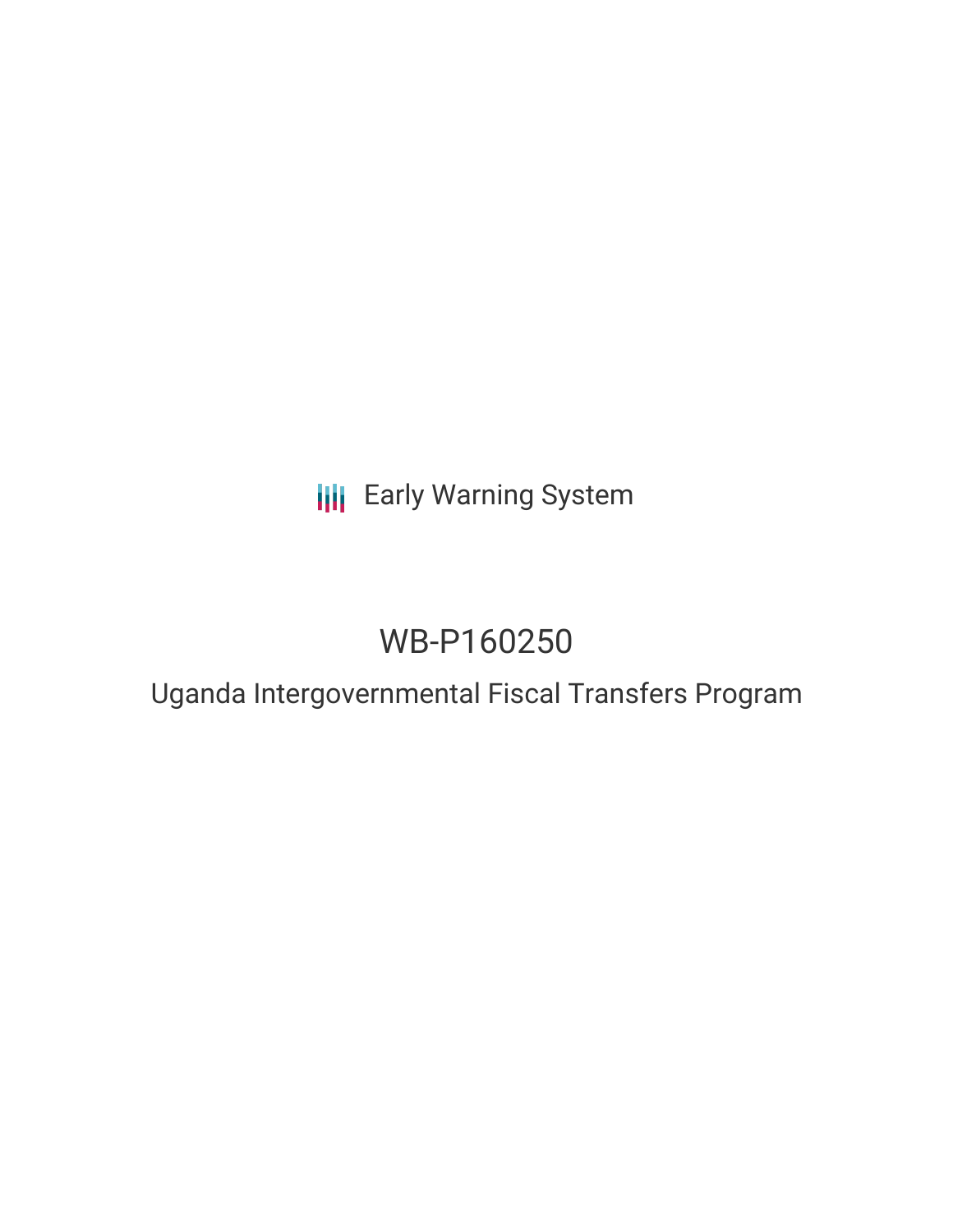

### **Quick Facts**

| <b>Countries</b>               | Uganda                                                  |
|--------------------------------|---------------------------------------------------------|
| <b>Financial Institutions</b>  | World Bank (WB)                                         |
| <b>Status</b>                  | Active                                                  |
| <b>Bank Risk Rating</b>        | B                                                       |
| <b>Voting Date</b>             | 2017-06-27                                              |
| <b>Borrower</b>                | Ministry of Finance, Planning, and Economic Development |
| <b>Sectors</b>                 | <b>Education and Health</b>                             |
| <b>Investment Amount (USD)</b> | \$200.00 million                                        |
| <b>Project Cost (USD)</b>      | \$787.59 million                                        |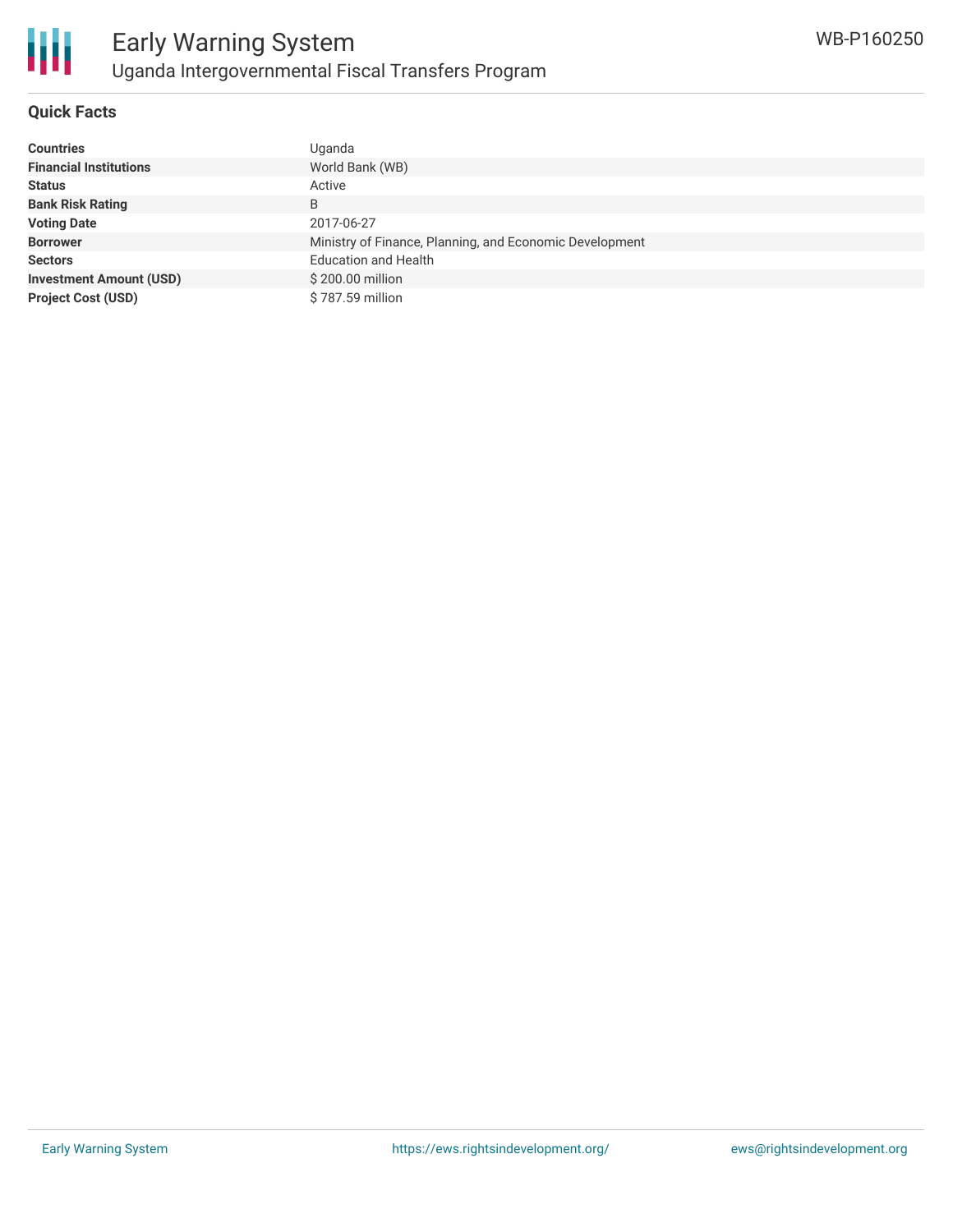

### **Project Description**

The objective of the Intergovernmental Fiscal Transfers Program Project for Uganda is to improve the adequacy and equity of fiscal transfers and improve fiscal management of resources by Local Governments for health and education services.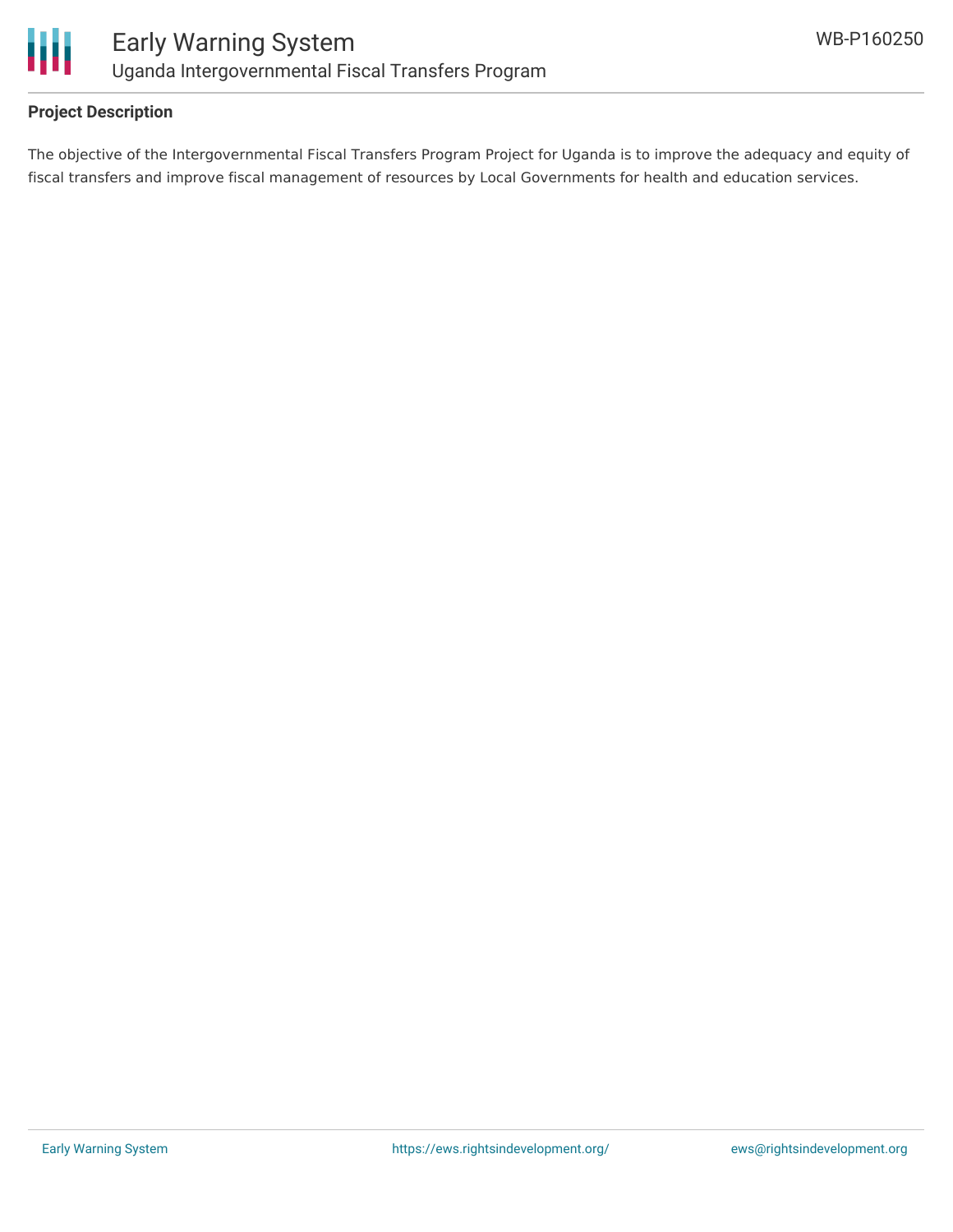

### Early Warning System Uganda Intergovernmental Fiscal Transfers Program

### **Investment Description**

World Bank (WB)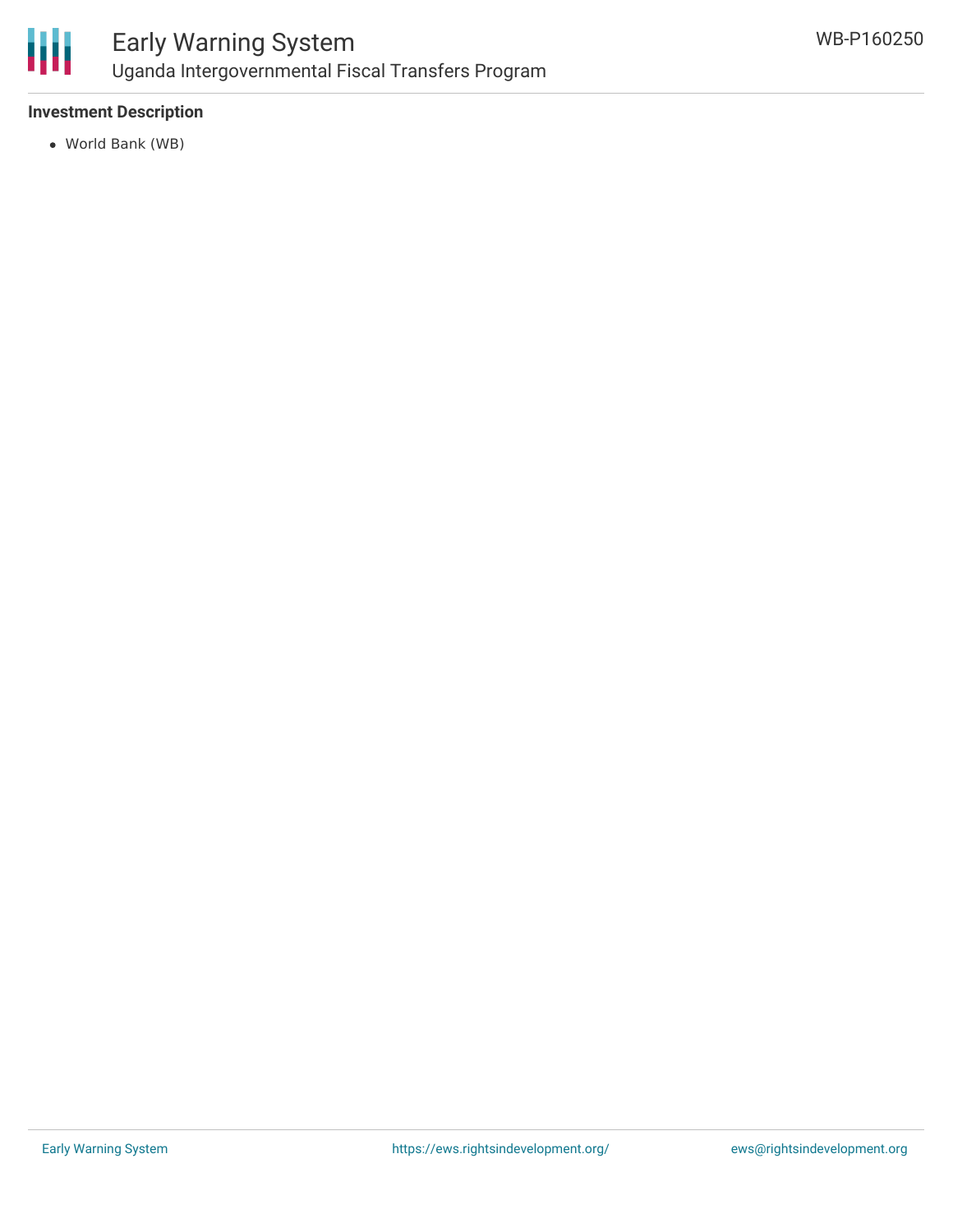

### **Contact Information**

Contact: Mr. Keith Muhakanizi Title: Permanent Secretary / Secretary to the Treasury Tel: 256-414-707104 Email: Keith.Muhakanizi@finance.go.ug

ACCOUNTABILITY MECHANISM OF WORLD BANK

The World Bank Inspection Panel is the independent complaint mechanism and fact-finding body for people who believe they are likely to be, or have been, adversely affected by a World Bank-financed project. If you submit a complaint to the Inspection Panel, they may investigate to assess whether the World Bank is following its own policies and procedures for preventing harm to people or the environment. You can contact the Inspection Panel or submit a complaint by emailing ipanel@worldbank.org. You can learn more about the Inspection Panel and how to file a complaint at:

http://ewebapps.worldbank.org/apps/ip/Pages/Home.aspx.